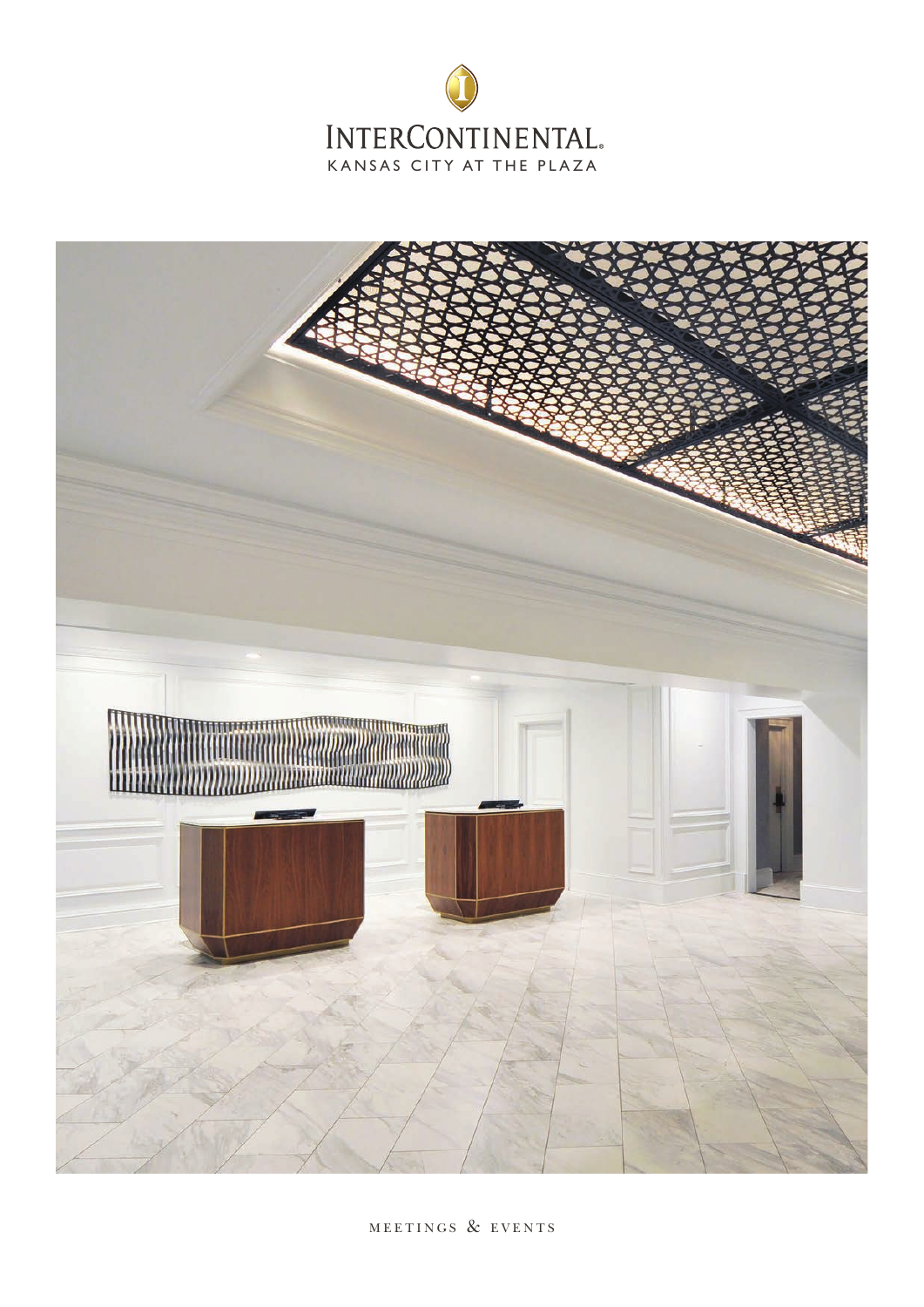### PERSONAL, RESPONSIVE SERVICE

InterContinental Meetings are delivered by a highly-trained team focused on understanding your needs and staging an event that is tailored to you. Every element of our service and technology is designed to simplify the event planning process, from transparent pricing to the latest technology tools.



# MEETINGS & EVENTS

Whether you visit the InterContinental Kansas City at the Plaza to host a business meeting or the wedding of your dreams, the InterContinental Meetings team will make sure you have a flawlessly executed and memorable experience.

- 29,000 square feet of flexible meeting space, accommodating groups from 7 to 700
- On-site audio/visual company, wireless Internet access and 24-hour business center equipped with work stations, copier, fax machine and printer

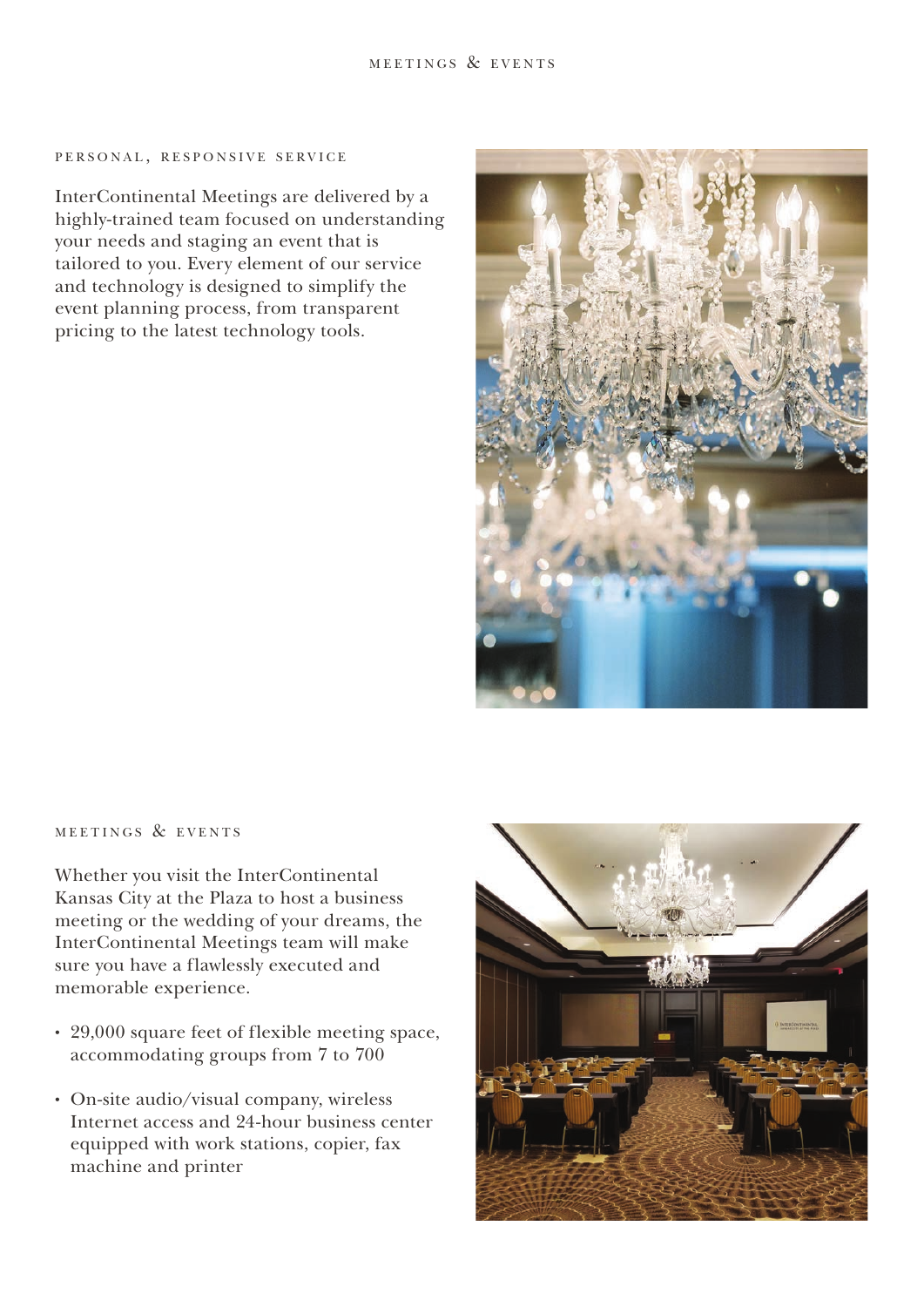### THE HOTEL

Situated in the heart of Kansas City's most stylish and historic shopping, dining and entertainment district, the InterContinental Kansas City at the Plaza is the ideal lodging destination for a romantic getaway, weekend escape, family vacation spot, dream wedding, productive business meeting or individual business travel. The 371-room hotel was renovated in 2017 to provide guests with contemporary luxury in the middle of the historic Country Club Plaza. Quality service and attention to detail make every stay a truly memorable experience.



# HOTEL FACILITIES

InterContinental Kansas City at the Plaza, a AAA Four Diamond award-winning hotel for 29 consecutive years, is widely recognized and acknowledged for its distinctive excellence, old world charm and well-appointed, beautiful design. Each of the hotel's 371 guest rooms, including 29 suites, is graciously decorated and includes 24-hour access to the hotel business center and health and fitness facilities.

## **AMENITIES**

Our elegantly appointed guest rooms are equipped with contemporary furniture, an Italian marble bathroom, luxurious bedding and robes, private safe, high-speed Internet access, 55-inch flat screen HDTV, mini-refrigerator and coffee maker. Floor-to-ceiling windows with walkout balconies provide breathtaking views of the city. During your stay, enjoy complimentary use of our 24-hour business center or fitness center featuring sauna, massage and steam rooms. Visit American Slang Modern Brasserie for breakfast, lunch or dinner for a fresh approach to European/French-inspired cuisine and an American twist on timeless favorites.



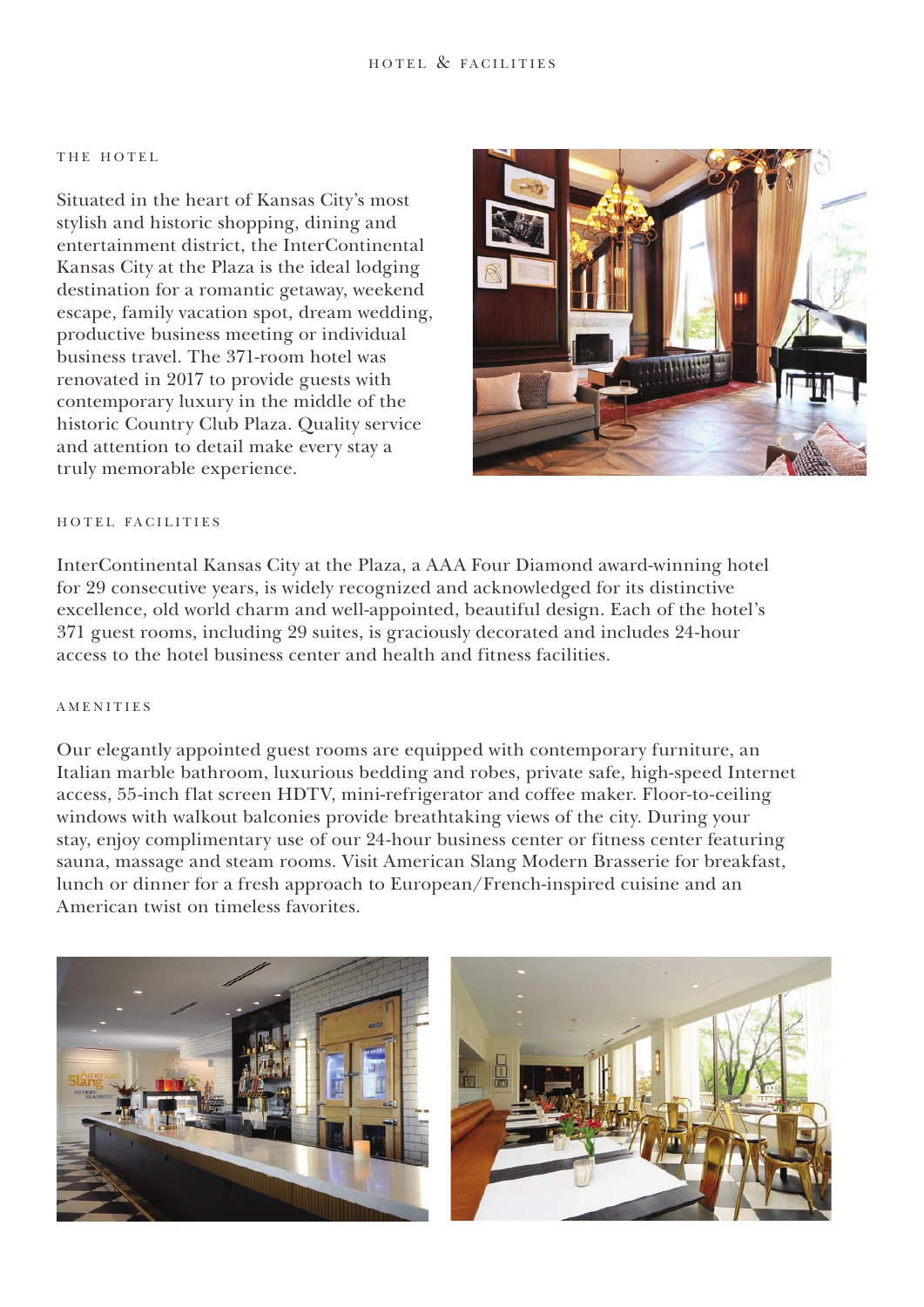

## INSIDER COLLECTION

Our Insider Collection allows you to benefit from our hotel's unrivaled local knowledge. Often inspired by the destination itself, these experiences can be tailored to any event or meeting, ensuring that it delivers results and creates an experience to remember.

## INSIDER LOCATIONS

Insider Locations give you an opportunity to base some of your event away from the hotel. We offer exclusive access to a variety of venues and experiences, allowing delegates to experience a side of the destination rarely seen. II

#### i n s i d e r s p e a k e r s

A well-chosen speaker can bring your event or meeting to life and really inspire and motivate your delegates. Insider Speakers range from celebrities and cultural experts to sporting heroes, all with a local connection. d really inspire a

## i n s i d e r c o m m u n i t y

Insider Community events allow delegates to make a positive difference in the community they are visiting. It could be anything from painting a mural at a local school to preparing lunch in a homeless shelter.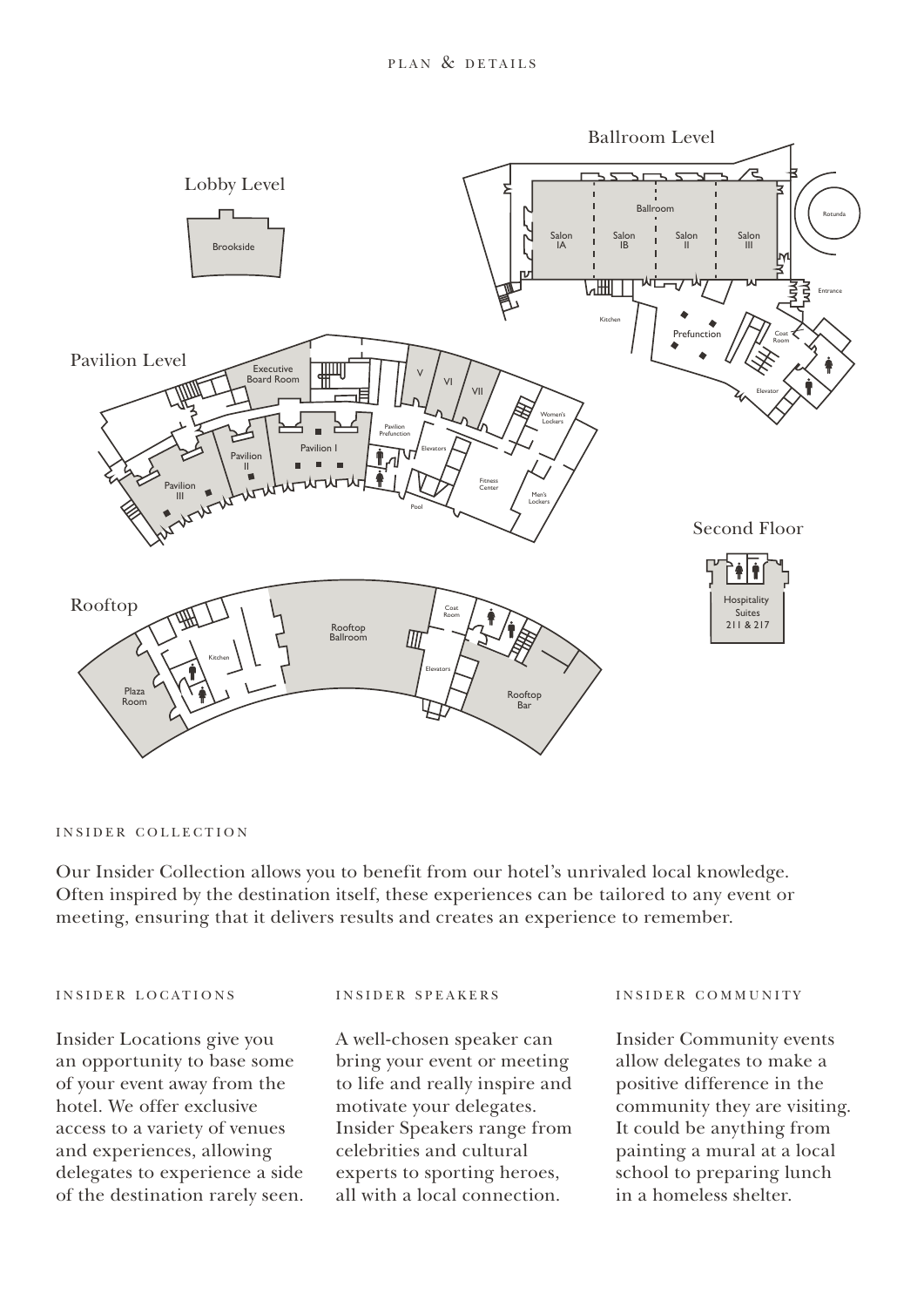## MEETING ROOMS

| Room Name                   | Theatre<br>Style         | Classroom                | Cocktail<br>Reception | Banquet<br>Style                | U-Shape                  | Boardroom                | Size<br>(sq. ft.) | Length x<br>Width (ft.) | Height<br>(f <sub>t</sub> ) |
|-----------------------------|--------------------------|--------------------------|-----------------------|---------------------------------|--------------------------|--------------------------|-------------------|-------------------------|-----------------------------|
| Plaza Room                  | 120                      | 75                       | 100                   | 100                             | 30                       | 24                       | 1,736             | $56 \ge 31$             | 12                          |
| Rooftop Ballroom            | 160                      | 140                      | 200                   | 250                             | 45                       | 46                       | 4,292             | $58$ x $74\,$           | 12                          |
| Rooftop Bar                 | 80                       | 60                       | 75                    | 90                              | $30\,$                   | 40                       | 2,340             | 39 x 60                 | 12                          |
| Hospitality Suites (2)      | 50                       | 20                       | 40                    | 30                              | 14                       | 16                       | 481               | $27.5 \times 17.5$      | 8                           |
| Pavilion I                  | 100                      | 60                       | 100                   | 100                             | 44                       | 50                       | 1,500             | $50 \times 30$          | 8                           |
| Pavilion II                 | 60                       | 30                       | 50                    | 40                              | 20                       | 24                       | 750               | 25 x 30                 | 8                           |
| Pavilion III                | 100                      | 60                       | 100                   | 100                             | 44                       | 50                       | 1,500             | $50 \times 30$          | 8                           |
| Pavilion V                  | 60                       | 30                       | 40                    | 30                              | 20                       | 20                       | 496               | 16 x 31                 | 8                           |
| Pavilion VI                 | 60                       | $30\,$                   | 40                    | 30                              | 20                       | 24                       | 560               | $16 \times 35$          | 8                           |
| Pavilion VII                | 60                       | 30                       | 40                    | 30                              | 20                       | 24                       | 560               | 16 x 35                 | 8                           |
| <b>Executive Board Room</b> | $\overline{\phantom{0}}$ | $\overline{\phantom{0}}$ | $\qquad \qquad -$     | $\overline{\phantom{m}}$        | $\overline{\phantom{0}}$ | 10                       | 520               | 26 x 20                 | $\,8\,$                     |
| <b>Ballroom Prefunction</b> | $\overline{\phantom{0}}$ | $\overline{\phantom{0}}$ | 300                   | $\overbrace{\rule{2.5cm}{0pt}}$ | $\overline{\phantom{0}}$ | $\overline{\phantom{0}}$ | 2,400             | $48 \times 50$          | 12                          |
| Ballroom                    | 1,200                    | 720                      | 1,200                 | 800                             | $\overline{\phantom{0}}$ | $\overline{\phantom{0}}$ | 11,868            | 69 x 172                | 18                          |
| Salon IA                    | 300                      | 150                      | 200                   | 200                             | 57                       | ÷                        | 2,967             | 69 x 43                 | 18                          |
| Salon IB                    | 300                      | 150                      | 200                   | 200                             | 57                       | $\overline{\phantom{0}}$ | 2,967             | 69 x 43                 | 18                          |
| Salon II                    | 300                      | 150                      | 200                   | 200                             | 57                       | $\overline{\phantom{a}}$ | 2,967             | 69 x 43                 | 18                          |
| Salon III                   | 300                      | 150                      | 200                   | 200                             | 57                       | L.                       | 2,967             | 69 x 43                 | 18                          |
| <b>Brookside</b>            | 50                       | 30                       | 140                   | 70                              | $\overline{\phantom{a}}$ | L.                       | 1,014             | 39 x 26                 | $10\,$                      |

### INSIDER INTERACTIONS

We offer a range of team-building experiences which can be based on site or in the local area. They are an original way to engage and motivate delegates while giving them a chance to interact with their destination.

# INSIDER BREAKS

With Insider Breaks, a few minutes out of a busy day can become a whole experience in itself. It could be a talk from the concierge on local sights or a live cooking station showcasing local recipes, hosted by the chef.